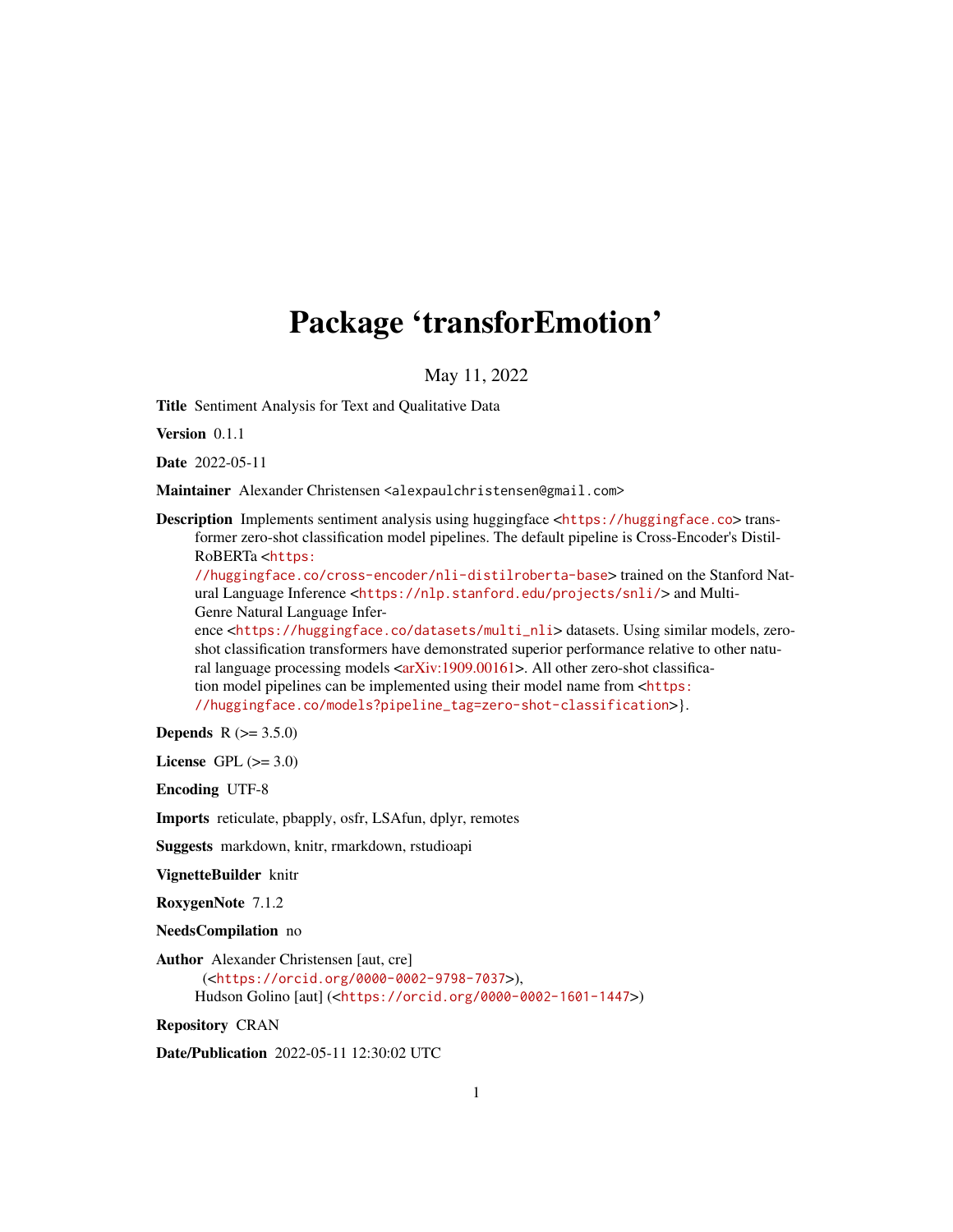# <span id="page-1-0"></span>R topics documented:

| Index | 15 |
|-------|----|
|       |    |
|       |    |
|       |    |
|       |    |
|       |    |
|       |    |
|       |    |
|       |    |
|       |    |
|       |    |
|       |    |

transforEmotion-package

*transforEmotion–package*

#### Description

Implements sentiment analysis using [huggingface](https://huggingface.co) transformer zero-shot classification model pipelines. The default pipeline is [Cross-Encoder's DistilRoBERTa](https://huggingface.co/cross-encoder/nli-distilroberta-base) trained on the [Stanford Natural Language](https://nlp.stanford.edu/projects/snli/) [Inference](https://nlp.stanford.edu/projects/snli/) (SNLI) and [Multi-Genre Natural Language Inference](https://huggingface.co/datasets/multi_nli) (MultiNLI) datasets. Using similar models, zero-shot classification transformers have demonstrated superior performance relative to other natural language processing models (Yin, Hay, & Roth, 2019). All other zero-shot classification model pipelines can be implemented using their model name from [https://huggingface.co/models](https://huggingface.co/models?pipeline_tag=zero-shot-classification)?pipeline\_tag=zero[shot-classification.](https://huggingface.co/models?pipeline_tag=zero-shot-classification)

# Author(s)

Alexander P. Christensen <alexpaulchristensen@gmail.com> and Hudson Golino <hfg9s@virginia.edu>

#### References

Yin, W., Hay, J., & Roth, D. (2019). Benchmarking zero-shot text classification: Datasets, evaluation and entailment approach. arXiv preprint arXiv:1909.00161.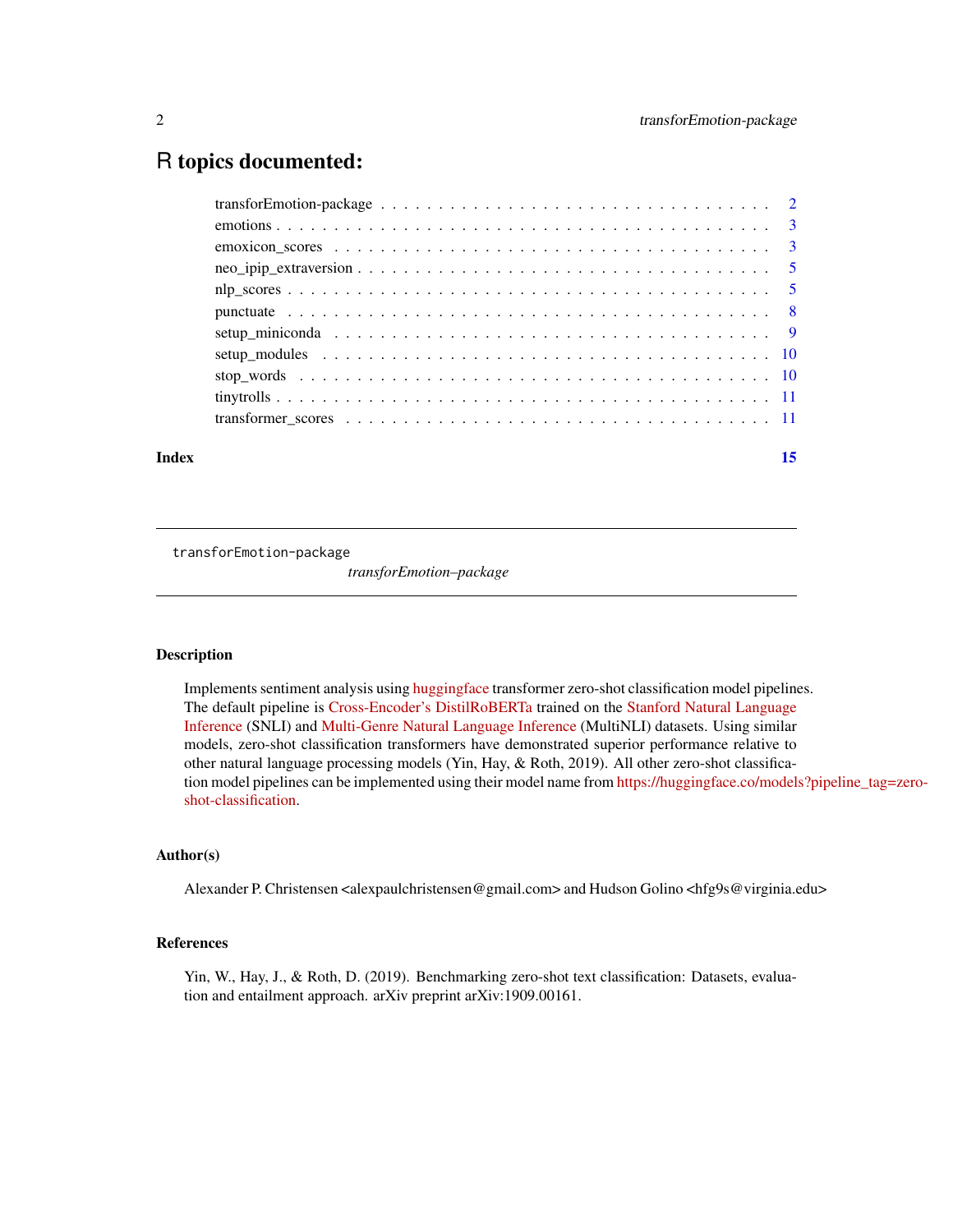<span id="page-2-1"></span><span id="page-2-0"></span>

#### Description

A matrix containing words  $(n = 175,592)$  and the emotion category most frequently associated with each word. This dataset is a modified version of the 'DepecheMood++' lexicon developed by Araque, Gatti, Staiano, and Guerini (2018). For proper scoring, text should not be stemmed prior to using this lexicon. This version of the lexicon does not rely on part of speech tagging.

#### Usage

data(emotions)

#### Format

A data frame with 175,592 rows and 9 columns.

word An entry in the lexicon, in English

AFRAID, AMUSED, ANGRY, ANNOYED, DONT\_CARE, HAPPY, INSPIRED, SAD The emotional category. All emotions contain either a 0 or 1. If the category is most likely to be associated with the word, it recieves a 1, otherwise, 0. Words are only associated with one category.

#### References

Araque, O., Gatti, L., Staiano, J., and Guerini, M. (2018). DepecheMood++: A bilingual emotion lexicon built through simple yet powerful techniques. *ArXiv*

#### Examples

data("emotions")

emoxicon\_scores *Emoxicon Scores*

#### Description

A bag-of-words approach for computing emotions in text data using the lexicon compiled by Araque, Gatti, Staiano, and Guerini (2018).

#### Usage

```
emoxicon_scores(text, lexicon, exclude)
```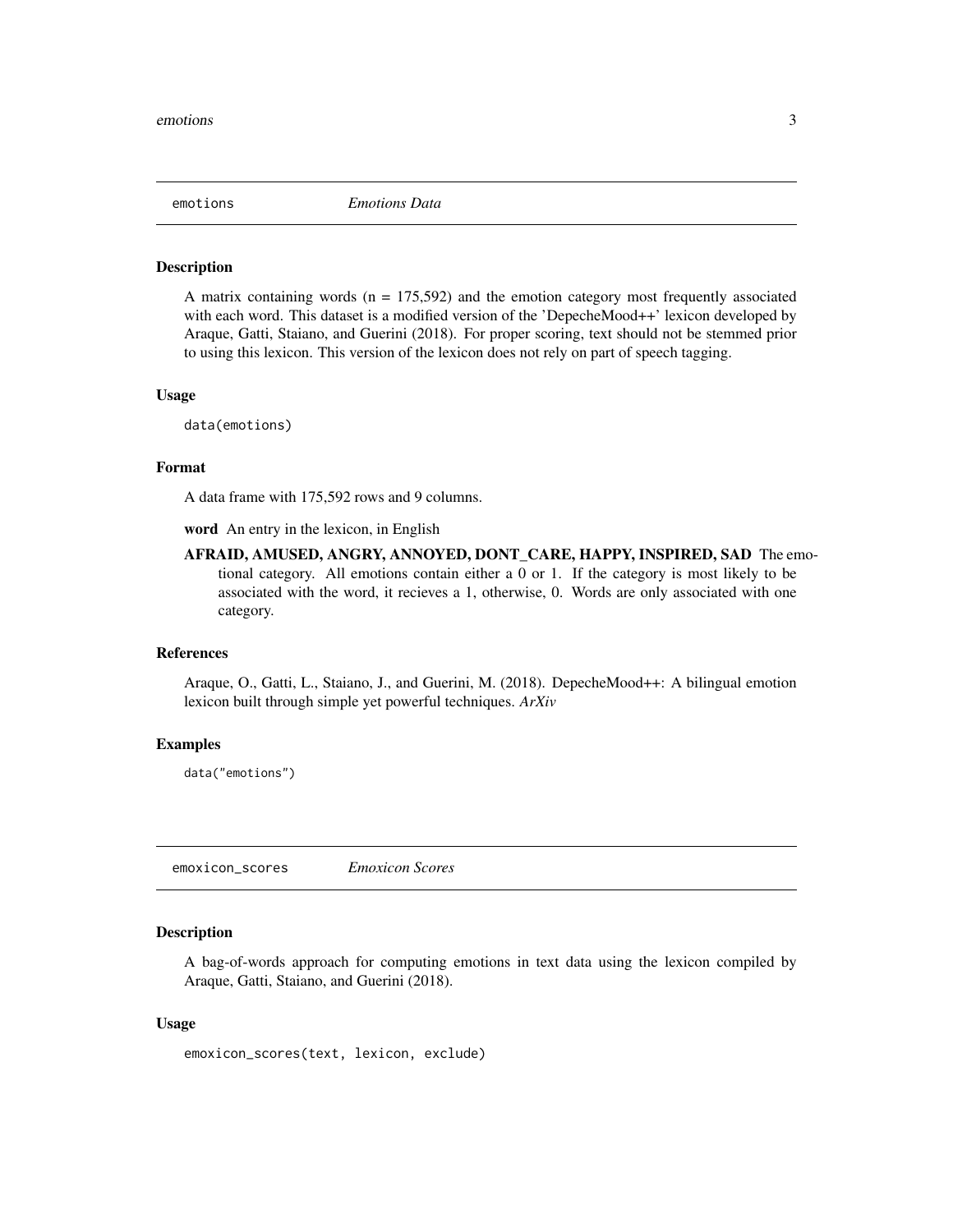#### <span id="page-3-0"></span>Arguments

| text    | Matrix or data frame. A data frame containing texts to be scored (one text per<br>row)                                                                                                                                                                                                                                                                                                                                                                                                                                                     |
|---------|--------------------------------------------------------------------------------------------------------------------------------------------------------------------------------------------------------------------------------------------------------------------------------------------------------------------------------------------------------------------------------------------------------------------------------------------------------------------------------------------------------------------------------------------|
| lexicon | The lexicon used to score the words. The default is the emotions dataset, a<br>modification of the lexicon developed by Araque, Gatti, Staiano, and Guerini<br>$(2018)$ . To use the raw lexicon from Araque et. al $(2018)$ containing the orig-<br>inal probability weights, use the weights dataset. If another custom lexicon is<br>used, the first column of the lexicon should contain the terms and the subsequent<br>columns contain the scoring categories.                                                                       |
| exclude | A vector listing terms that should be excluded from the lexicon. Words spec-<br>ified in exclude will not influence document scoring. Users should consider<br>excluding 'red herring' words that are more closely related to the topics of the<br>documents, rather than the documents' emotional content. For example, the<br>words "clinton" and "trump" are present in the lexicon and are both associated<br>with the emotion 'AMUSED'. Excluding these words when analyzing political<br>opinions may produce more accurate results. |

#### Author(s)

Tara Valladares <tls8vx at virginia.edu> and Hudson F. Golino <hfg9s at virginia.edu>

# References

Araque, O., Gatti, L., Staiano, J., and Guerini, M. (2018). DepecheMood++: A bilingual emotion lexicon built through simple yet powerful techniques. *ArXiv*

#### See Also

[emotions](#page-2-1), where we describe how we modified the original DepecheMood++ lexicon.

# Examples

```
# Obtain "emotions" data
data("emotions")
# Obtain "tinytrolls" data
data("tinytrolls")
## Not run:
# Obtain emoxicon scores for first 10 tweets
emotions_tinytrolls <- emoxicon_scores(text = tinytrolls$content, lexicon = emotions)
## End(Not run)
```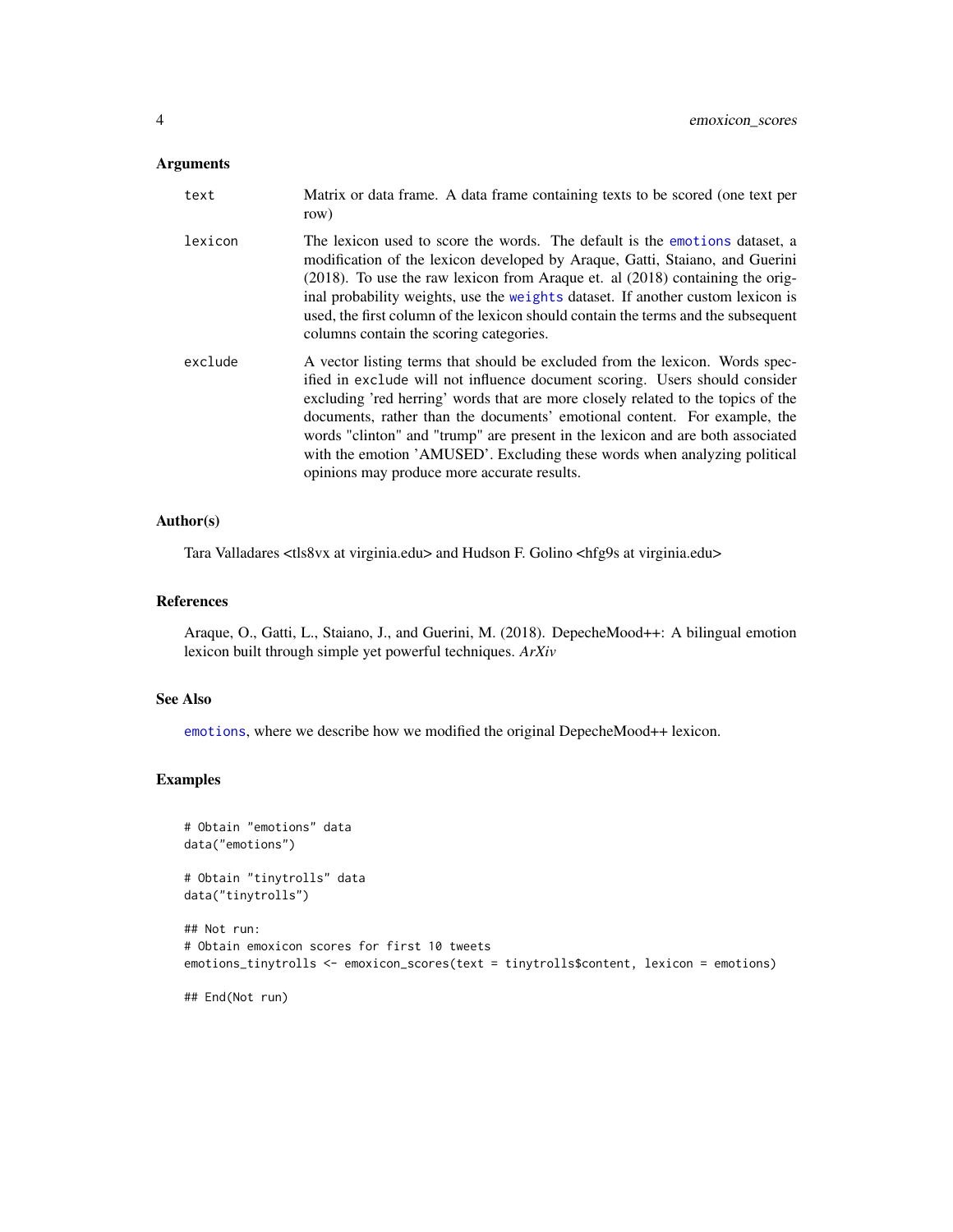<span id="page-4-0"></span>neo\_ipip\_extraversion *NEO-PI-R IPIP Extraversion Item Descriptions*

#### Description

A list (length = 6) of the NEO-PI-R IPIP item descriptions (https://ipip.ori.org/newNEOFacetsKey.htm). Each vector within the 6 list elements contains the item descriptions for the respective Extraversion facets – friendliness, gregariousness, assertiveness, activity\_level, excitement\_seeking, and cheerfulness

# Usage

data(neo\_ipip\_extraversion)

#### Format

A list (length  $= 6$ )

### Examples

data("neo\_ipip\_extraversion")

nlp\_scores *Natural Language Processing Scores*

#### Description

Natural Language Processing using word embeddings to compute semantic similarities (cosine) of text and specified classes

#### Usage

```
nlp_scores(
  text,
  classes,
  semantic_space = c("baroni", "cbow", "cbow_ukwac", "en100", "glove", "tasa"),
  preprocess = TRUE,
  remove_stop = TRUE,
  keep_in_env = TRUE,
  envir = 1
)
```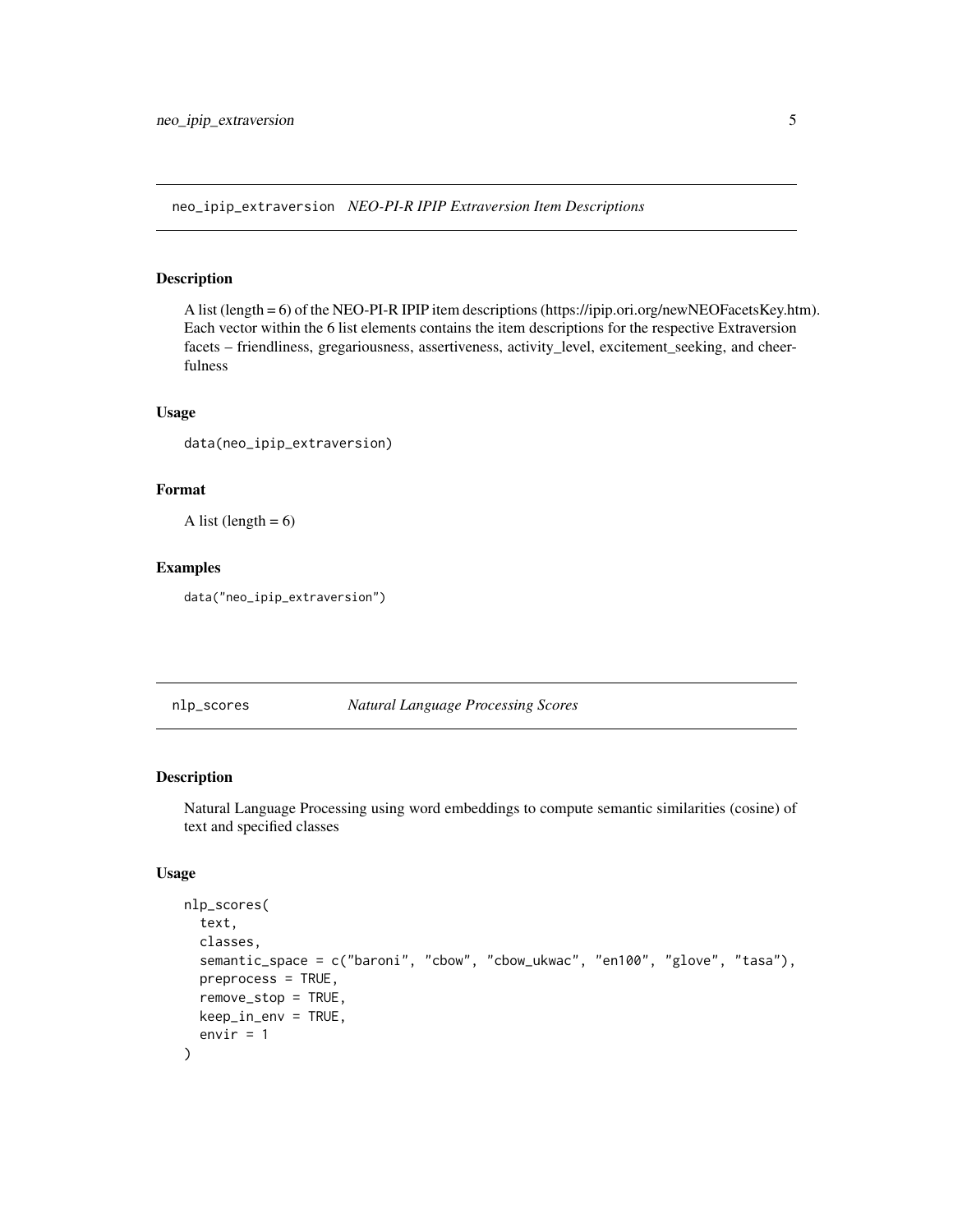# <span id="page-5-0"></span>Arguments

| text           | Character vector or list. Text in a vector or list data format                                                                                                                                                                                                                                                                   |
|----------------|----------------------------------------------------------------------------------------------------------------------------------------------------------------------------------------------------------------------------------------------------------------------------------------------------------------------------------|
| classes        | Character vector. Classes to score the text                                                                                                                                                                                                                                                                                      |
| semantic_space | Character vector. The semantic space used to compute the distances between<br>words (more than one allowed). Here's a list of the semantic spaces:                                                                                                                                                                               |
|                | • "baroni" Combination of British National Corpus, ukWaC corpus, and a<br>2009 Wikipedia dump. Space created using continuous bag of words algo-<br>rithm using a context window size of 11 words (5 left and right) and 400 di-<br>mensions. Best word2vec model according to Baroni, Dinu, & Kruszewski<br>(2014)              |
|                | . "cbow" Combination of British National Corpus, ukWaC corpus, and a<br>2009 Wikipedia dump. Space created using continuous bag of words algo-<br>rithm with a context window size of 5 (2 left and right) and 300 dimensions                                                                                                    |
|                | • "cbow_ukwac" ukWaC corpus with the continuous bag of words algorithm<br>with a context window size of 5 (2 left and right) and 400 dimensions                                                                                                                                                                                  |
|                | . "en100" Combination of British National Corpus, ukWaC corpus, and a<br>2009 Wikipedia dump. 100,000 most frequent words. Uses moving win-<br>dow model with a size of 5 (2 to the left and right). Positive pointwise<br>mutual information and singular value decomposition was used to reduce<br>the space to 300 dimensions |
|                | . "glove" Wikipedia 2014 dump and Gigaword 5 with 400,000 words (300<br>dimensions). Uses co-occurrence of words in text documents (uses cosine<br>similarity)                                                                                                                                                                   |
|                | • "tasa" Latent Semantic Analysis space from TASA corpus all (300 di-<br>mensions). Uses co-occurrence of words in text documents (uses cosine<br>similarity)                                                                                                                                                                    |
| preprocess     | Boolean. Should basic preprocessing be applied? Includes making lowercase,<br>keeping only alphanumeric characters, removing escape characters, removing<br>repeated characters, and removing white space. Defaults to TRUE                                                                                                      |
| remove_stop    | Boolean. Should stop_words be removed? Defaults to TRUE                                                                                                                                                                                                                                                                          |
| keep_in_env    | Boolean. Whether the classifier should be kept in your global environment.<br>Defaults to TRUE. By keeping the classifier in your environment, you can skip<br>re-loading the classifier every time you run this function. TRUE is recommended                                                                                   |
| envir          | Numeric. Environment for the classifier to be saved for repeated use. Defaults<br>to the global environment                                                                                                                                                                                                                      |

# Value

Returns semantic distances for the text classes

# Author(s)

Alexander P. Christensen <alexpaulchristensen@gmail.com>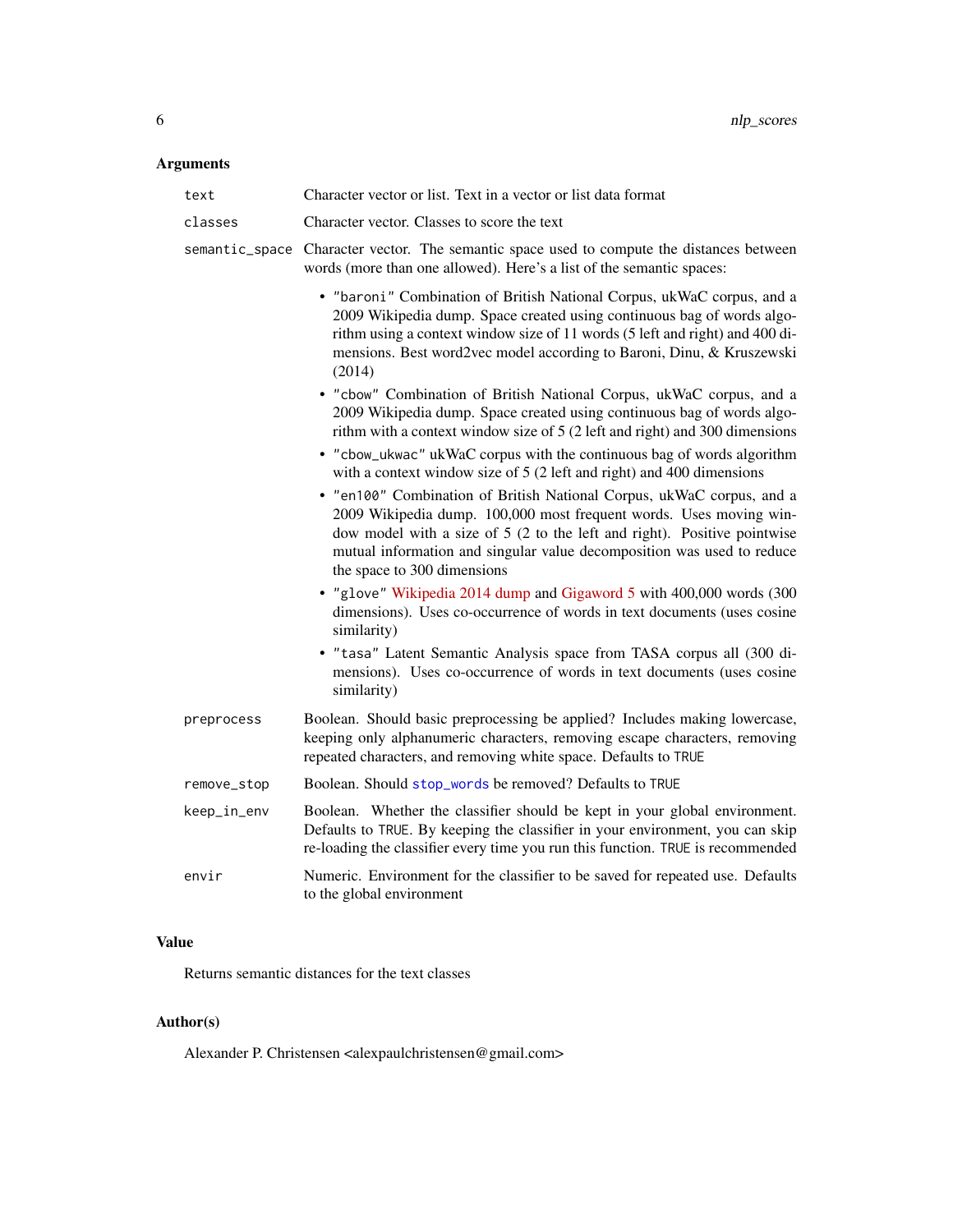nlp\_scores 7

#### References

Baroni, M., Dinu, G., & Kruszewski, G. (2014). Don't count, predict! a systematic comparison of context-counting vs. context-predicting semantic vectors. In *Proceedings of the 52nd annual meting of the association for computational linguistics* (pp. 238-247).

Landauer, T.K., & Dumais, S.T. (1997). A solution to Plato's problem: The Latent Semantic Analysis theory of acquisition, induction and representation of knowledge. *Psychological Review*, *104*, 211-240.

Pennington, J., Socher, R., & Manning, C. D. (2014). GloVe: Global vectors for word representation. In *Proceedings of the 2014 conference on empirical methods in natural language processing* (pp. 1532-1543).

# Examples

```
# Load data
data(neo_ipip_extraversion)
# Example text
text <- neo_ipip_extraversion$friendliness[1:5]
## Not run:
# GloVe
nlp_scores(
text = text,
classes = c("friendly", "gregarious", "assertive",
   "active", "excitement", "cheerful"
)
\mathcal{L}# Baroni
nlp_scores(
text = text.
 classes = c("friendly", "gregarious", "assertive",
   "active", "excitement", "cheerful"
 ),
 semantic_space = "baroni"
)
# CBOW
nlp_scores(
text = text,classes = c("friendly", "gregarious", "assertive",
   "active", "excitement", "cheerful"
 ),
 semantic_space = "cbow"
)
# CBOW + ukWaC
nlp_scores(
```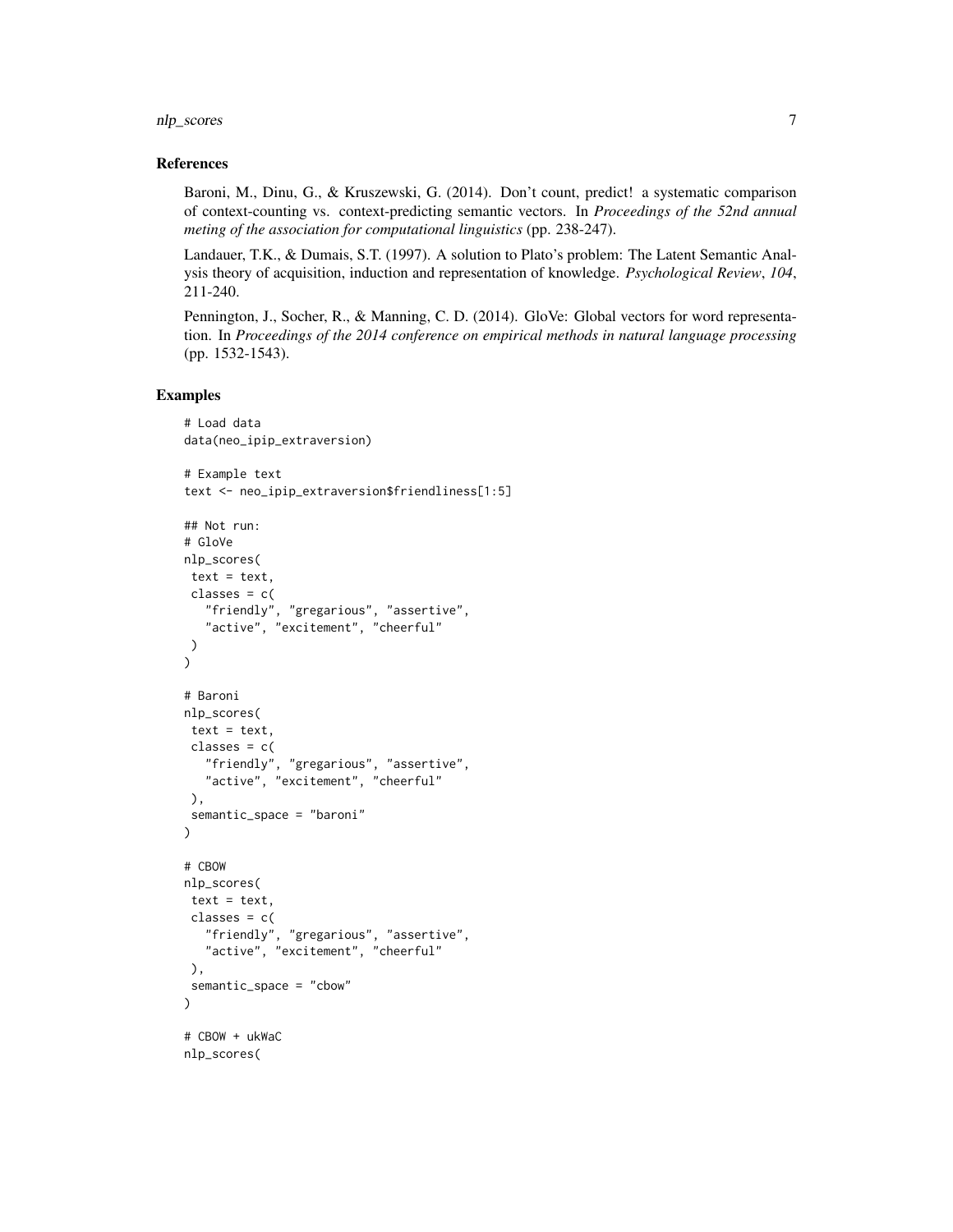```
text = text,classes = c("friendly", "gregarious", "assertive",
   "active", "excitement", "cheerful"
),
 semantic_space = "cbow_ukwac"
\mathcal{L}# en100
nlp_scores(
text = text,
 classes = c("friendly", "gregarious", "assertive",
   "active", "excitement", "cheerful"
 ),
 semantic_space = "en100"
\mathcal{L}# tasa
nlp_scores(
text = text,
 classes = c("friendly", "gregarious", "assertive",
   "active", "excitement", "cheerful"
 ),
 semantic_space = "tasa"
\mathcal{L}## End(Not run)
```
punctuate *Punctuation Removal for Text*

#### Description

Keeps the punctuations you want and removes the punctuations you don't

#### Usage

```
punctuate(
  text,
  allowPunctuations = c("-"," "?"," """", "\\ "", "";", "", " "", " " "", " "".")
```
#### Arguments

text Character vector or list. Text in a vector or list data format allowPunctuations Character vector. Punctuations that should be allowed in the text. Defaults to

common punctuations in English text

<span id="page-7-0"></span>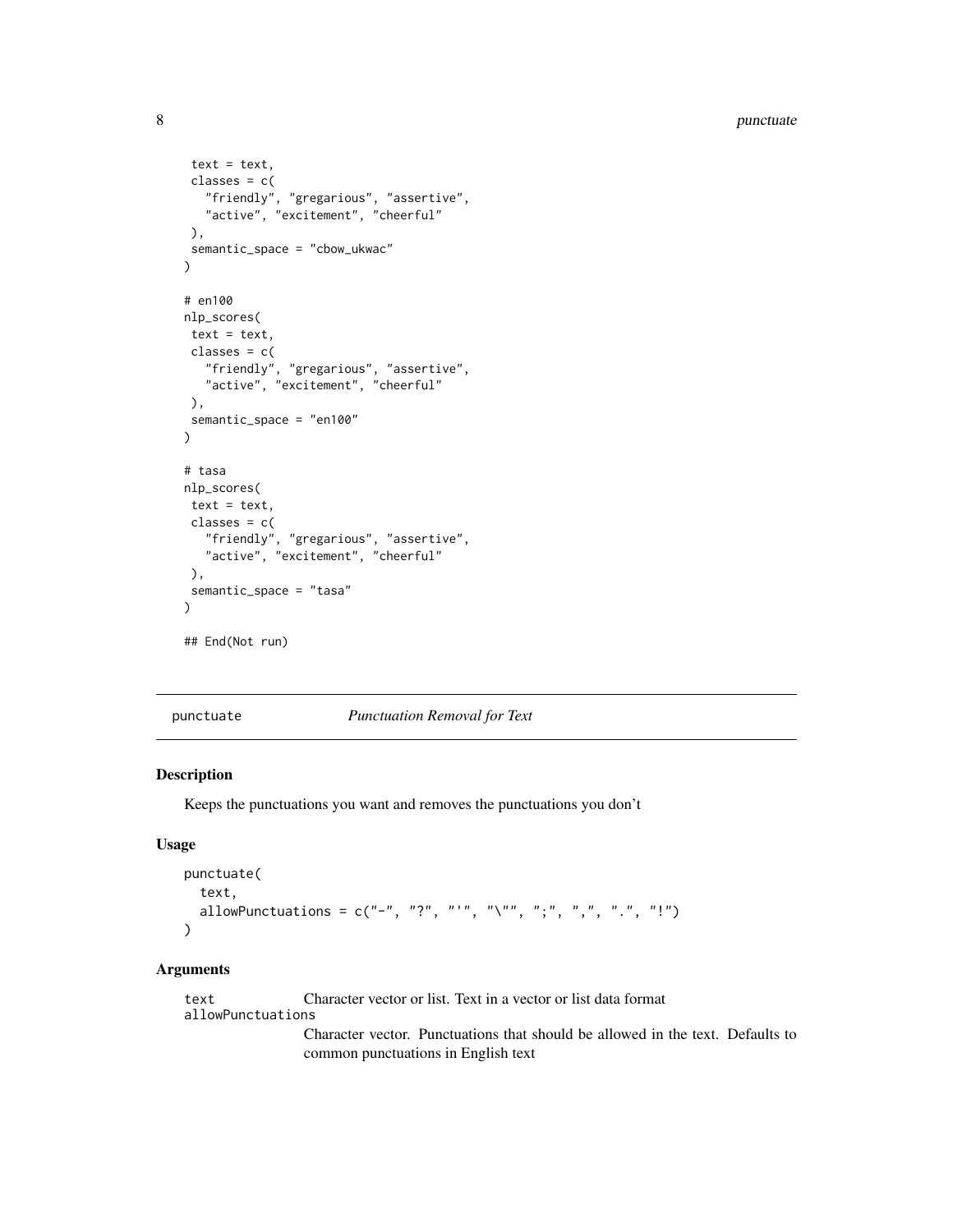# <span id="page-8-0"></span>Details

Coarsely removes punctuations from text. Keeps general punctuations that are used in most English language text. Apostrophes are much trickier. For example, not allowing "'" will remove apostrophes from contractions like "can't" becoming "cant"

#### Value

Returns text with only the allowed punctuations

# Author(s)

Alexander P. Christensen <alexpaulchristensen@gmail.com>

#### Examples

```
# Load data
data(neo_ipip_extraversion)
```
# Example text text <- neo\_ipip\_extraversion\$friendliness

# Keep only periods punctuate(text, allowPunctuations = c("."))

setup\_miniconda *Install Miniconda*

# Description

Installs miniconda

#### Usage

```
setup_miniconda()
```
#### Details

Installs miniconda using [install\\_miniconda](#page-0-0)

#### Author(s)

Alexander P. Christensen <alexpaulchristensen@gmail.com>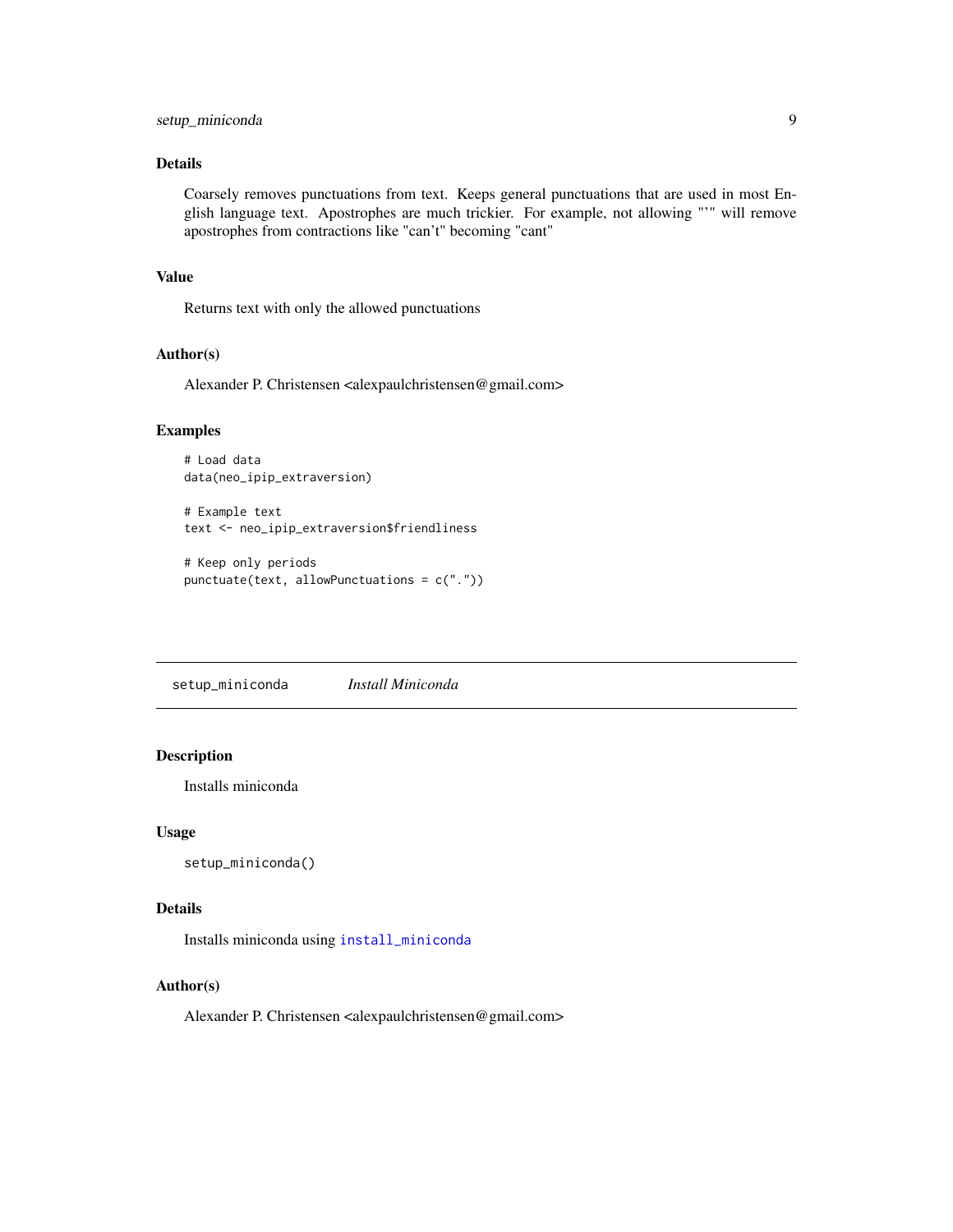<span id="page-9-0"></span>

# Description

Installs modules to compute [transformer\\_scores](#page-10-1). These include

- pytorch
- torchvison
- torchaudio
- tensorflow
- transformers

#### Usage

setup\_modules()

# Details

Installs modules for miniconda using [conda\\_install](#page-0-0)

#### Author(s)

Alexander P. Christensen <alexpaulchristensen@gmail.com>

<span id="page-9-1"></span>stop\_words *Stop Words from the* tm *Package*

# Description

174 English stop words in the *tm* package

# Usage

data(stop\_words)

# Format

A vector (length  $= 174$ )

# Examples

data("stop\_words")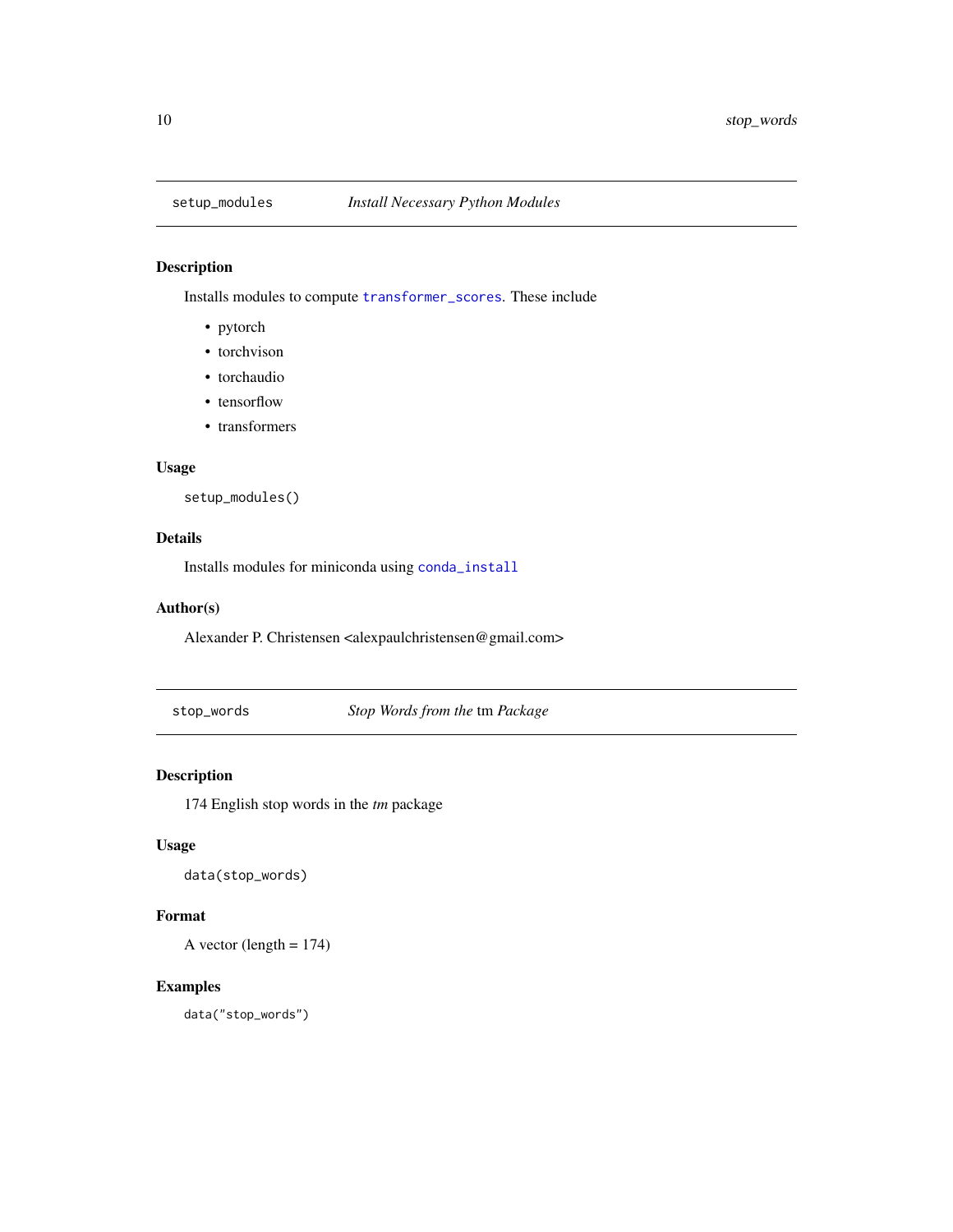<span id="page-10-0"></span>

# Description

A matrix containing a smaller subset of tweets from the trolls dataset, useful for test purposes. There are approximately 20,000 tweets from 50 authors. This dataset includes only authored tweets by each account; retweets, reposts, and repeated tweets have been removed. The original data was provided by FiveThirtyEight and Clemson University researchers Darren Linvill and Patrick Warren. For more information, visit https://github.com/fivethirtyeight/russian-troll-tweets

#### Usage

```
data(tinytrolls)
```
## Format

A data frame with 22,143 rows and 6 columns.

content A tweet.

author The name of the handle that authored the tweet.

publish\_date The date the tweet was published on.

followers How many followers the handle had at the time of posting.

updates How many interactions (including likes, tweets, retweets) the post garnered.

account\_type Left or Right

#### Examples

data(tinytrolls)

<span id="page-10-1"></span>transformer\_scores *Sentiment Analysis Scores*

# Description

Uses sentiment analysis pipelines from [huggingface](https://huggingface.co) to compute probabilities that the text corresponds to the specified classes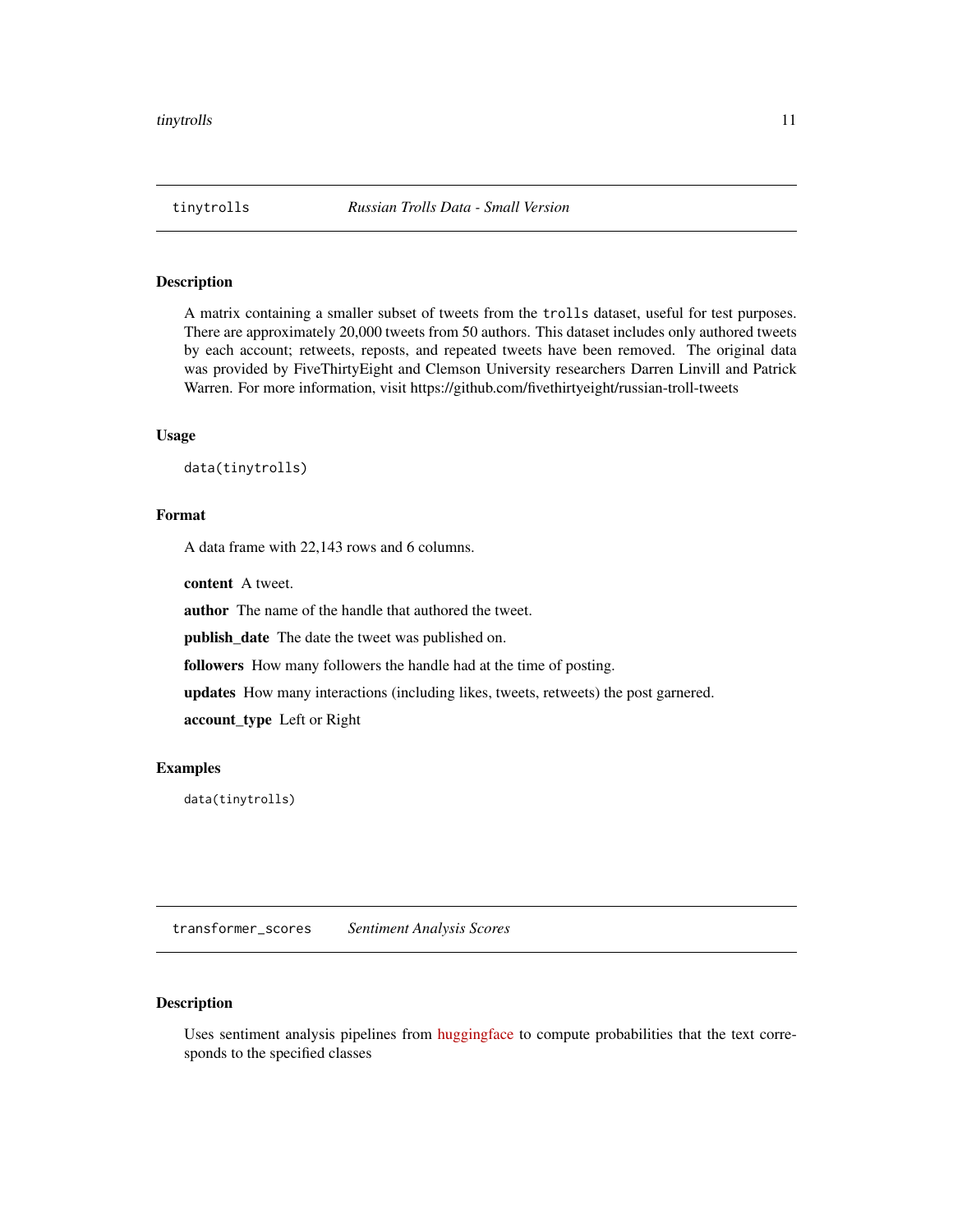# Usage

```
transformer_scores(
  text,
  classes,
  multiple_classes = FALSE,
 transformer = c("cross-encoder-roberta", "cross-encoder-distilroberta",
    "facebook-bart"),
  preprocess = FALSE,
  keep_in_env = TRUE,
  envir = 1\mathcal{L}
```
# Arguments

| text                        | Character vector or list. Text in a vector or list data format                                                                                                                                                                                                                                                                                                                                                                                                                                                                                                                                                                                                                                                                                                                                                                                               |
|-----------------------------|--------------------------------------------------------------------------------------------------------------------------------------------------------------------------------------------------------------------------------------------------------------------------------------------------------------------------------------------------------------------------------------------------------------------------------------------------------------------------------------------------------------------------------------------------------------------------------------------------------------------------------------------------------------------------------------------------------------------------------------------------------------------------------------------------------------------------------------------------------------|
| classes<br>multiple_classes | Character vector. Classes to score the text                                                                                                                                                                                                                                                                                                                                                                                                                                                                                                                                                                                                                                                                                                                                                                                                                  |
|                             | Boolean. Whether the text can belong to multiple true classes. Defaults to<br>FALSE. Set to TRUE to get scores with multiple classes                                                                                                                                                                                                                                                                                                                                                                                                                                                                                                                                                                                                                                                                                                                         |
| transformer                 | Character. Specific zero-shot sentiment analysis transformer to be used. Default<br>options:                                                                                                                                                                                                                                                                                                                                                                                                                                                                                                                                                                                                                                                                                                                                                                 |
|                             | • "cross-encoder-roberta" Uses Cross-Encoder's Natural Language In-<br>terface RoBERTa Base zero-shot classification model trained on the Stan-<br>ford Natural Language Inference (SNLI) corpus and MultiNLI datasets<br>• "cross-encoder-distilroberta" Uses Cross-Encoder's Natural Language<br>Interface DistilRoBERTa Base zero-shot classification model trained on the<br>Stanford Natural Language Inference (SNLI) corpus and MultiNLI datasets.<br>The DistilRoBERTa is intended to be a smaller, more lightweight version of<br>"cross-encoder-roberta", that sacrifices some accuracy for much faster<br>speed (see https://www.sbert.net/docs/pretrained_cross-encoders.html#nli)<br>• "facebook-bart" Uses Facebook's BART Large zero-shot classification<br>model trained on the Multi-Genre Natural Language Inference (MultiNLI)<br>dataset |
|                             | Defaults to "cross-encoder-distilroberta"                                                                                                                                                                                                                                                                                                                                                                                                                                                                                                                                                                                                                                                                                                                                                                                                                    |
|                             | Also allows any zero-shot classification models with a pipeline from hugging-<br>face to be used by using the specified name (e.g., "typeform/distilbert-base-uncased-mnli";<br>see Examples)                                                                                                                                                                                                                                                                                                                                                                                                                                                                                                                                                                                                                                                                |
| preprocess                  | Boolean. Should basic preprocessing be applied? Includes making lowercase,<br>keeping only alphanumeric characters, removing escape characters, removing<br>repeated characters, and removing white space. Defaults to FALSE. Transformers<br>generally are OK without preprocessing and handle many of these functions<br>internally, so setting to TRUE will not change performance much                                                                                                                                                                                                                                                                                                                                                                                                                                                                   |
| keep_in_env                 | Boolean. Whether the classifier should be kept in your global environment.<br>Defaults to TRUE. By keeping the classifier in your environment, you can skip<br>re-loading the classifier every time you run this function. TRUE is recommended                                                                                                                                                                                                                                                                                                                                                                                                                                                                                                                                                                                                               |
| envir                       | Numeric. Environment for the classifier to be saved for repeated use. Defaults<br>to the global environment                                                                                                                                                                                                                                                                                                                                                                                                                                                                                                                                                                                                                                                                                                                                                  |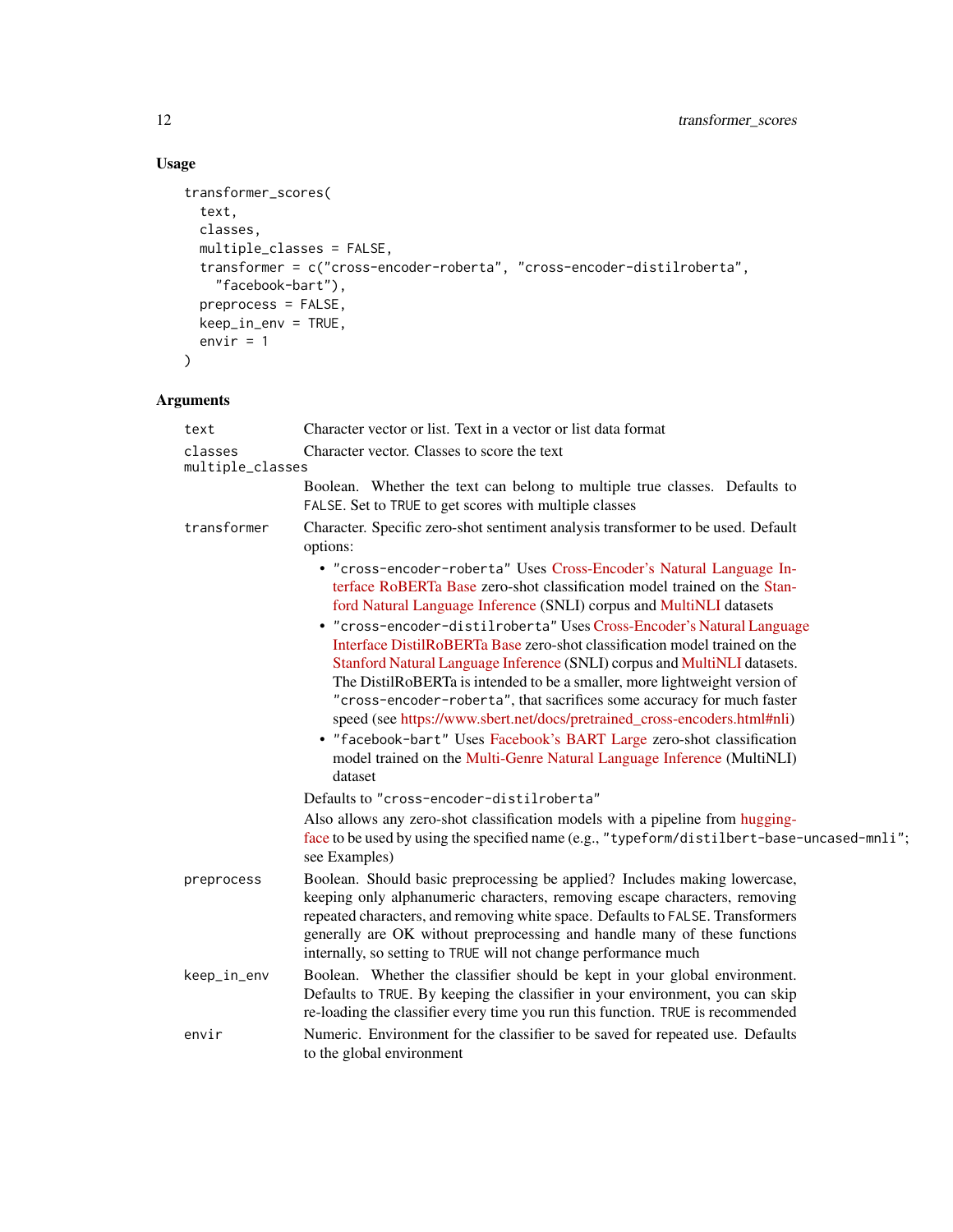#### Value

Returns probabilities for the text classes

#### Author(s)

Alexander P. Christensen <alexpaulchristensen@gmail.com>

# References

#### # BART

Lewis, M., Liu, Y., Goyal, N., Ghazvininejad, M., Mohamed, A., Levy, O., ... & Zettlemoyer, L. (2019). Bart: Denoising sequence-to-sequence pre-training for natural language generation, translation, and comprehension. *arXiv preprint arXiv:1910.13461*.

#### # RoBERTa

Liu, Y., Ott, M., Goyal, N., Du, J., Joshi, M., Chen, D., ... & Stoyanov, V. (2019). Roberta: A robustly optimized bert pretraining approach. *arXiv preprint arXiv:1907.11692*.

#### # Zero-shot classification

Yin, W., Hay, J., & Roth, D. (2019). Benchmarking zero-shot text classification: Datasets, evaluation and entailment approach. *arXiv preprint arXiv:1909.00161*.

#### # MultiNLI dataset

Williams, A., Nangia, N., & Bowman, S. R. (2017). A broad-coverage challenge corpus for sentence understanding through inference. *arXiv preprint arXiv:1704.05426*.

#### Examples

```
# Load data
data(neo_ipip_extraversion)
# Example text
text <- neo_ipip_extraversion$friendliness[1:5]
## Not run:
# Cross-Encoder DistilRoBERTa
transformer_scores(
text = text,classes = c("friendly", "gregarious", "assertive",
   "active", "excitement", "cheerful"
)
\mathcal{L}# Facebook BART Large
transformer_scores(
text = text,classes = c("friendly", "gregarious", "assertive",
   "active", "excitement", "cheerful"
),
transformer = "facebook-bart"
)
```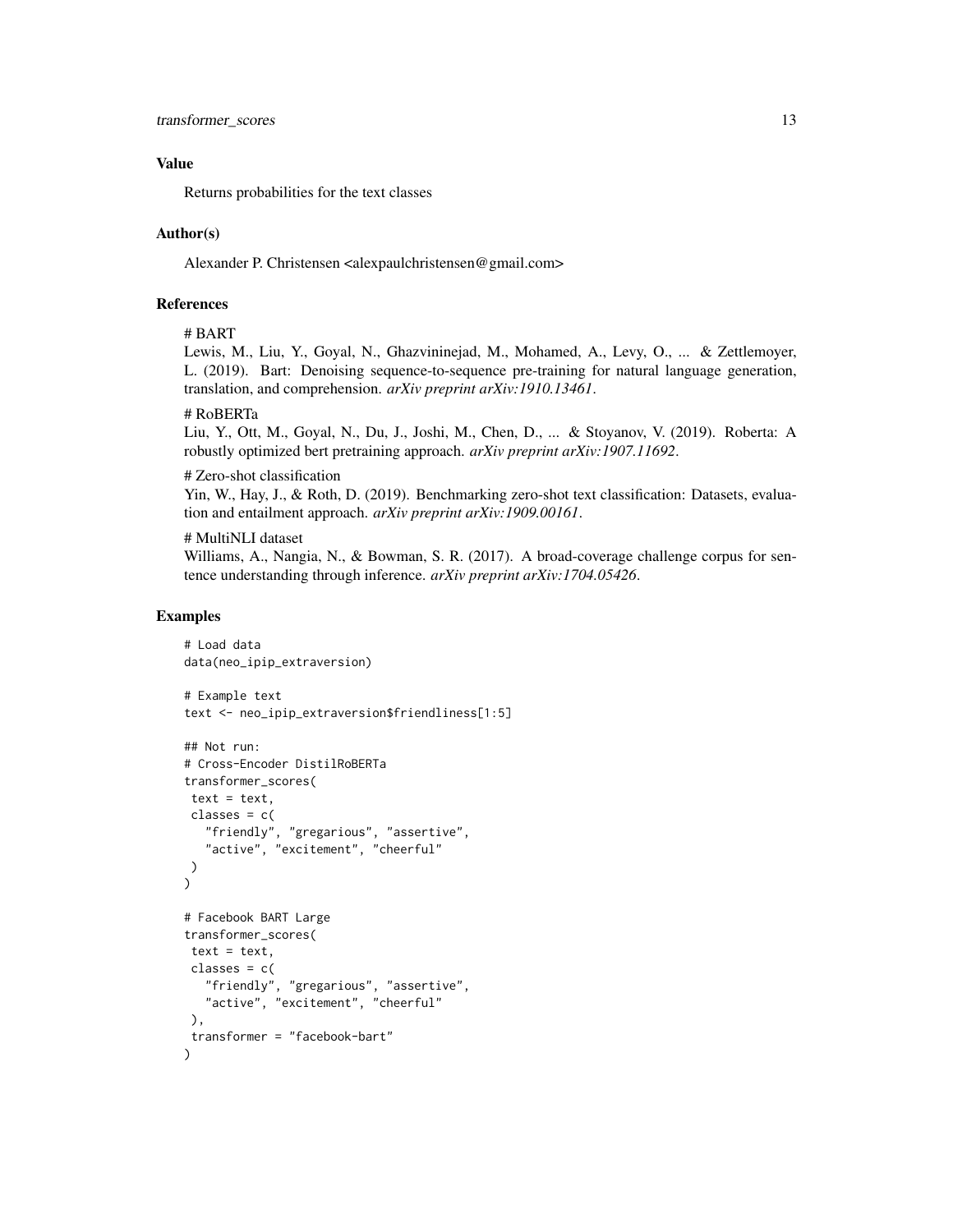```
# Directly from huggingface: typeform/distilbert-base-uncased-mnli
transformer_scores(
text = text,classes = c("friendly", "gregarious", "assertive",
  "active", "excitement", "cheerful"
),
transformer = "typeform/distilbert-base-uncased-mnli"
\mathcal{L}## End(Not run)
```